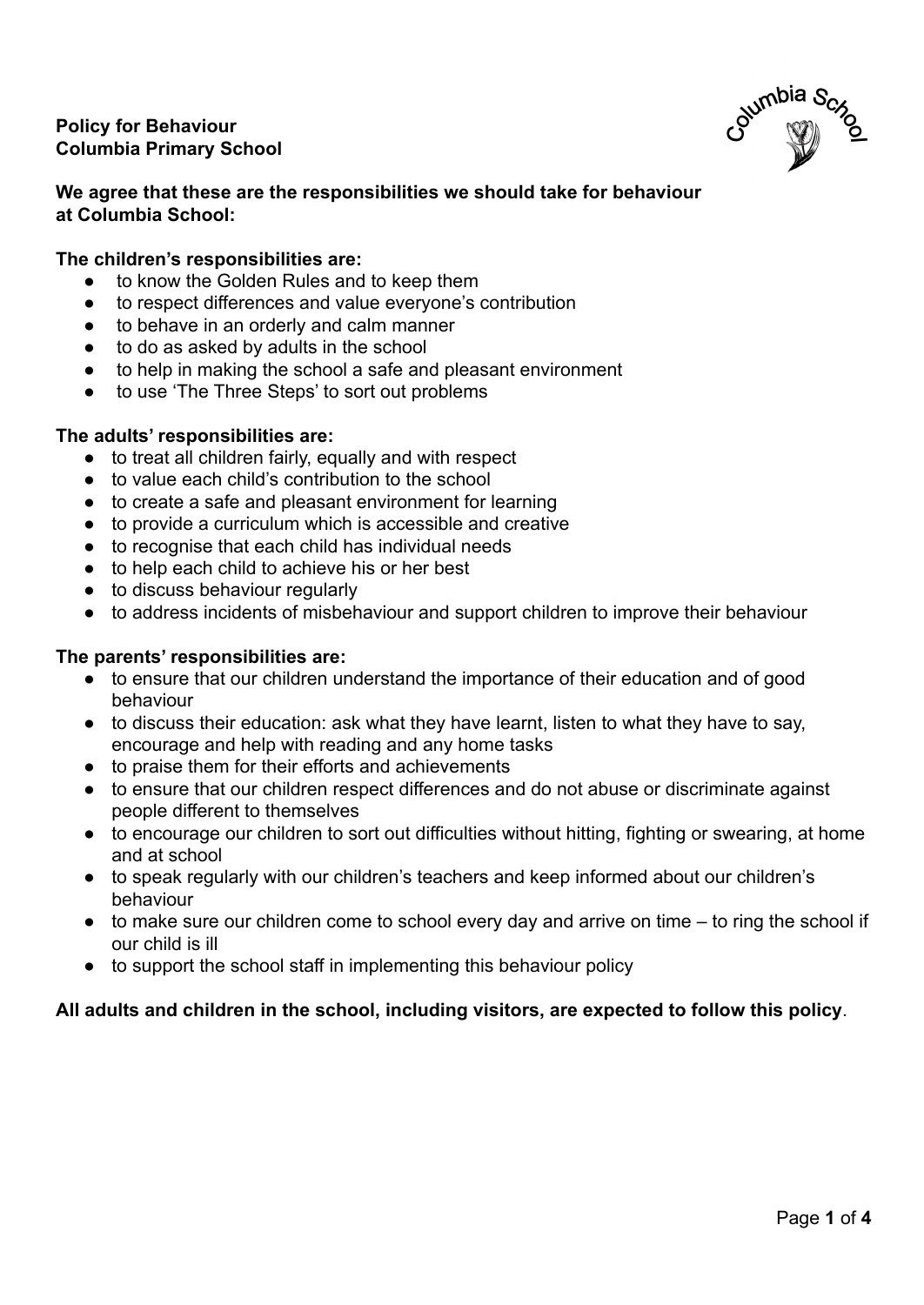# **Our Approach to Behaviour**

We developed our Behaviour Policy using 'Quality Circle Time' by Jenny Mosely. This is a whole school system designed to help adults and children feel positively about themselves, relate well to other people, behave well, and learn more effectively.

## **Golden Rules**

The whole school has a set of Golden Rules, which are displayed around the school. Every class discusses these and makes specific rules for their own room/ class. These are based on the Golden Rules, which are:

- Do be gentle: don't hurt anybody.
- Do be kind and helpful; don't hurt people's feelings.
- Do be honest; don't cover up the truth.
- Do work hard; don't waste time.
- Do look after property; don't waste or damage things.
- Do listen to people: don't interrupt.

Each class has a sun and cloud on display. Children who are keeping the Golden Rules have their name displayed on the sun. When a child is breaking a Golden Rule, their name is moved on to the cloud.

The Golden Rules apply everywhere in school, including the playground.

#### **Incentives**

When children behave well in school they are given lots of praise, as well as certificates. Every week each class has a Golden Time when, as a reward for good behaviour, children have a free choice activity.

#### **Sanctions**

If children behave badly, they are given a warning. If they continue to behave badly, their name is moved to the cloud. If they continue to break a Golden Rule, they lose some of their Golden Time. In some cases (see below), children's behaviour will mean they don't go through these steps and the sanctions below apply.

### **What we do if a child misbehaves**

We ask them to stop the behaviour which is causing concern and tell them how we would like them to behave.

We encourage children to take responsibility for their own behaviour and to change what they are doing. We ask them to make good decisions.

If it concerns other children we encourage the children to sort out the problem themselves by discussing the incident and using the 'Three Steps'

### *The Three Steps*

*The children face each other, or sit in a circle, and talk directly to each other. They take turns to speak.*

- 1. *They say what the other person did to upset them.*
- 2. *They tell that person how it made them feel and why.*
- 3. *They tell the person how they would like them to behave in the future.*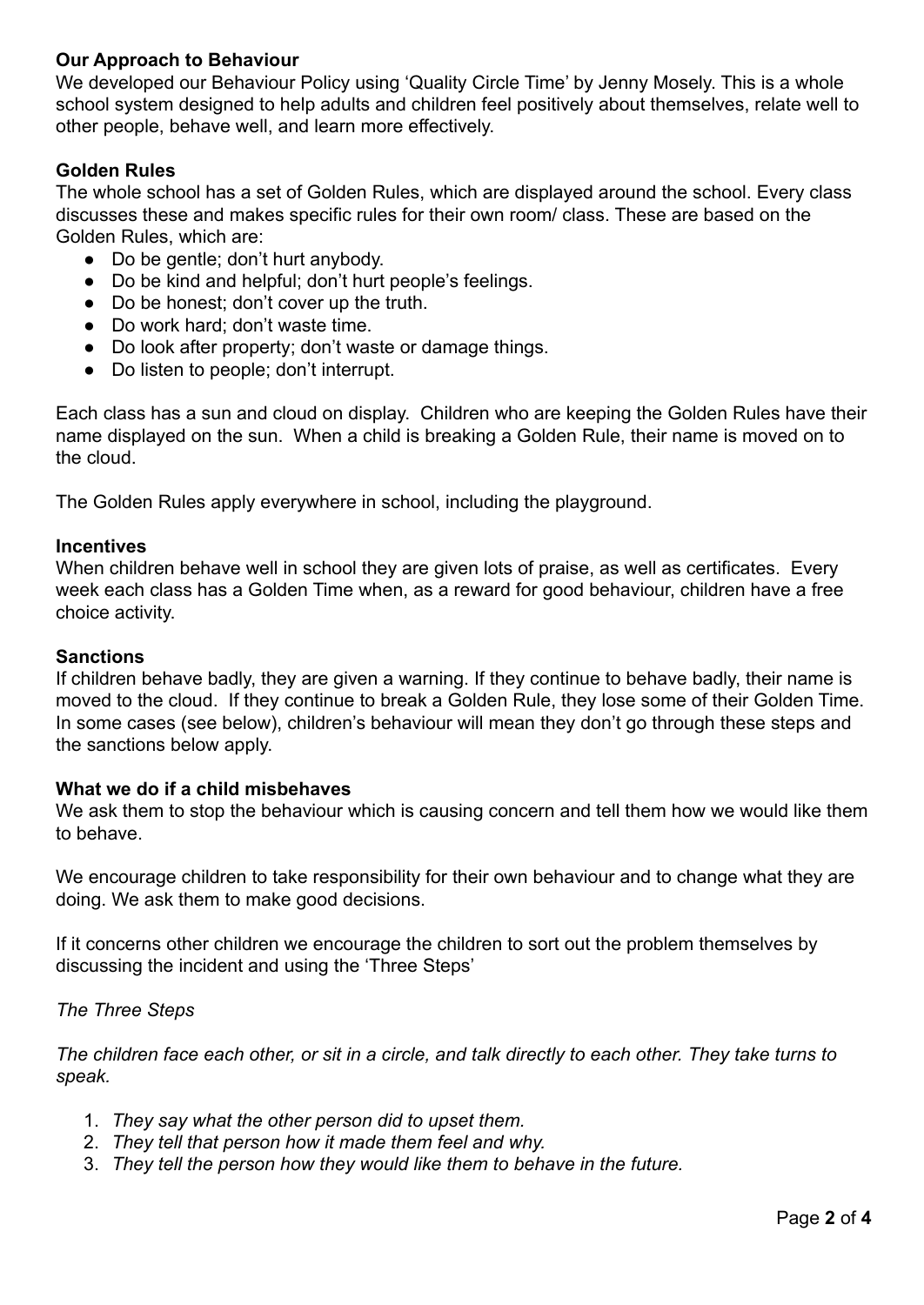Step 3 should be a positive behaviour not just "I don't want you to…".

If they are not able to resolve the problem, we help them come to some agreement.

# **If necessary we apply a sanction. This could be………**

### *For incidents such as:*

*Playfighting, disobeying instructions, being unkind or rude, swearing, annoying other children, not working well enough.*

The sanctions could be: missing playtime, being moved to another place in the class, making-up missed work, losing part of Golden Time.

## *For more serious incidents such as:*

*Fighting, bullying, racism, stealing, damaging work or property, behaving in a dangerous way or repeating a minor incident of misbehaviour.*

The sanctions could be: Time Out in another class, missing more than one playtime, sitting in a special place in the classroom, seeing a member of the Leadership Team, having a report sheet, contact with parents or carers.

## *For very serious incidents such as:*

*Being very aggressive and hurting others, continually ignoring instructions, being very rude to adults, serious stealing, or repeating a serious incident of behaviour.*

The Leadership Team will be involved and the sanctions will include a formal meeting with the parents or carers, being on a report or a behaviour contract. Such behaviour could also result in a period of exclusion from the school.

Children with serious or repeated behavioural difficulties may need to be included on the Special Needs Register in accordance with the Special Needs Code of Practice. Children whose social and emotional regulation creates a barrier to their learning may be referred to the 'School House' Pastoral Team.

## **Incidents of bullying**

We regard bullying as extremely serious and take firm action against it. We encourage children and parents to always let teachers know of any incidents so we can take action against it. (See Anti-Bullying Policy)

### **Equalities**

We promote the celebration of diversity and equal opportunities throughout school life and support children to stand up for these values. We take firm action against behaviour or use of language that discriminates against disabled people, is sexist, racist or homophobic. Again, we encourage children and parents to always let teachers know of any incidents so we can take action against it.

| Signed on behalf of the Governing Body: |       |
|-----------------------------------------|-------|
| Position:                               | Date: |